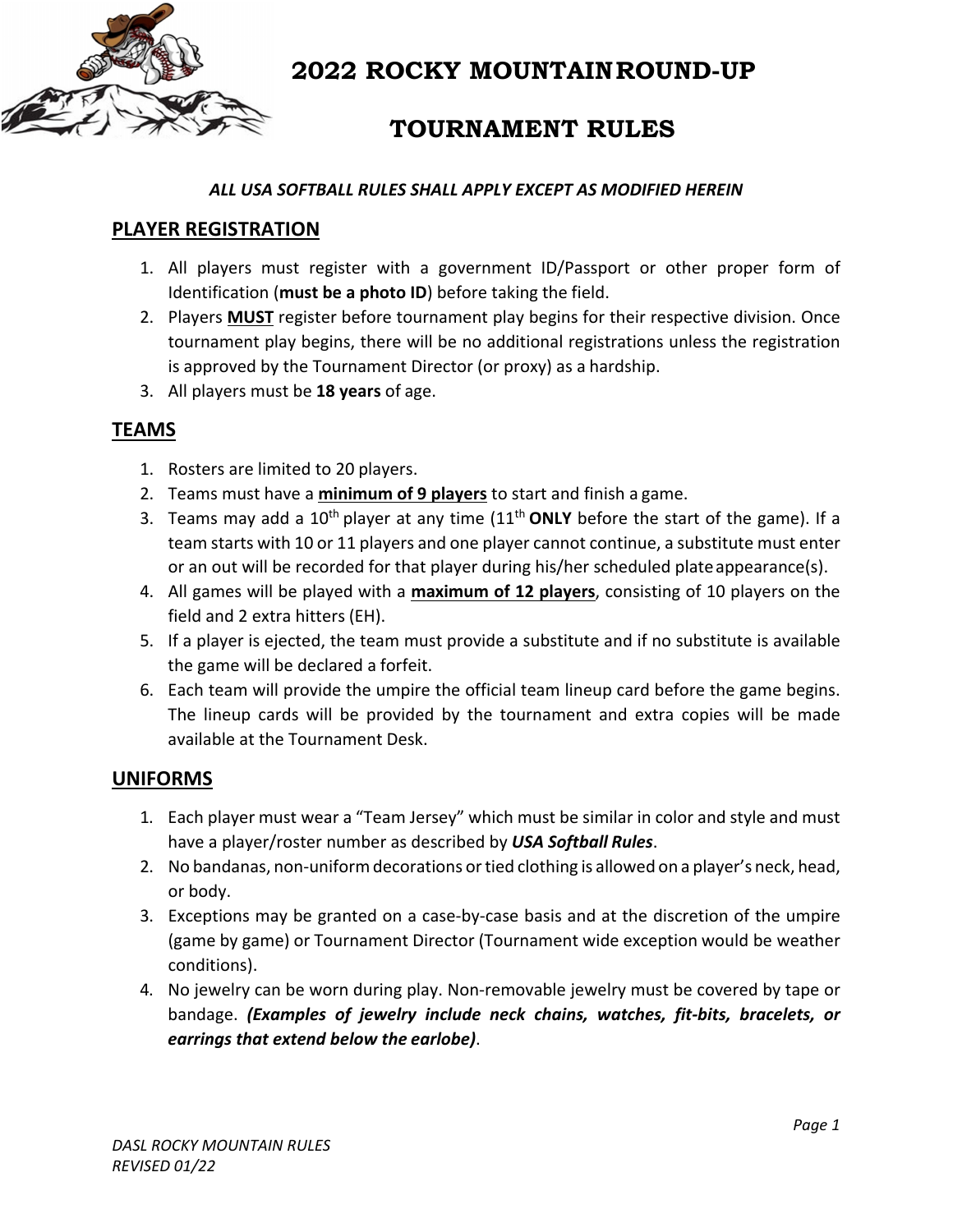

# **TOURNAMENT RULES**

## **EQUIPMENT**

#### **1. Bats**

- a. Only **USA Softball** approved bats will be allowed for use.
- b. Umpires will be using the current **USA Softball** non‐approved bat list for bat review prior to each team's first game.
- c. Any illegal bat or suspected altered bat discovered will be **removed** from play and returned at the end of the tournament. The umpire will report and give the bat to the Tournament Director/Assistant Tournament Director for holding until the team has completed tournament play. The Tournament Director will notify the UIC of the infraction.
- d. If the same team is found to be using another illegal bat in subsequent games, the Tournament Director has the discretion to remove the team fromplay.
- **e.** The results of any play occurring while an illegal bat is used will follow **USA Softball Rules.**
- **2. Balls – All softballs will be supplied by the tournament.**
- **3. Footwear – NO metal cleats or metal screw‐in cleats are allowed.**
- 4. Bases If there are 2 (two) bags at first base the USA Softball double bag rule is in **effect.**

### **FIELDS**

- 1. Ulysses Sports Complex (Golden)
	- a. **NO** parking is allowed on the grassy areas near the parking lots. Violators will be towed at their own expense by Golden Parks & Recreation.
	- b. Pet Policy All pets must be always kept on leash regardless of how friendly your pet might be.
	- c. Alcohol Containers Glass bottles will always be prohibited from thepark. Canned beverages will be acceptable at the field.
	- d. There is no fee for admission to the park or parking fee for the field.
	- e. **NO** overnight camping or use of RVs is allowed at the park.

### **NAGAAA RATINGS/TEAM ELIGIBILITY/PLAYER ELIGIBILITY**

- 1. Team Ratings will be calculated based on adding the ratings of the top 10 ratedplayers from team rosters.
- 2. The **2022** *Current NAGAAA Ratings & Guidelines* will be in effectfor the tournament (ratings questionnaire can be found on the Rocky Mountain Round‐Up website under the "Rules" section).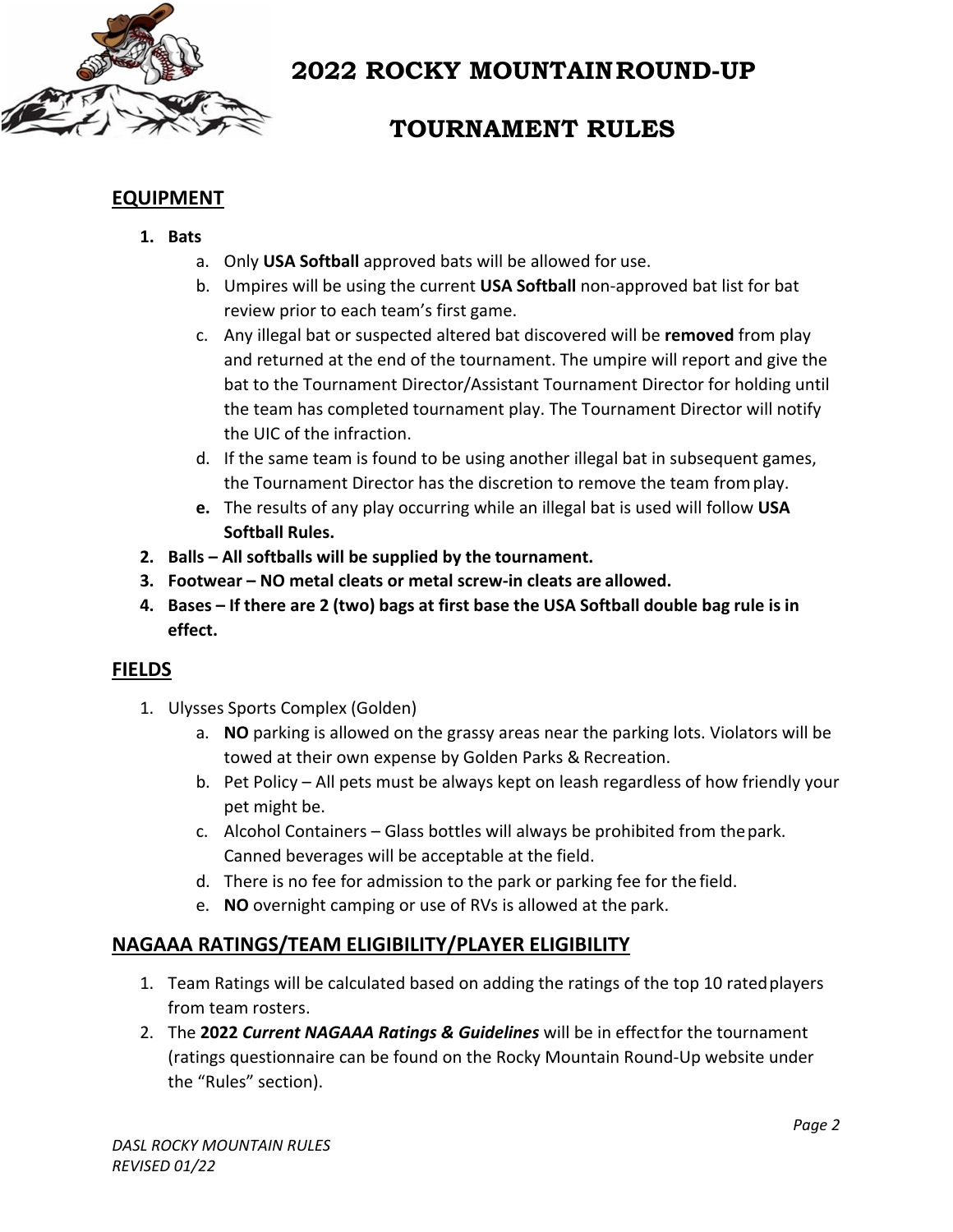

# **TOURNAMENT RULES**

- **3. Nonrated Players – For players that are not currently in the NAGAAA Database:**
	- **a. Maximum of two nonrated players per team is allowed.**
	- **b. Nonrated players will still need a rating that will be populated on the team roster. The rating must be at the maximum points allowed for the division of play. Example if the team is in the D Division the maximum allowed player rating is a 12. For E the maximum is 8 and C the maximum is 15points.**
	- **c. When submitting your team roster, you will need to call out any individual(s) that do not have a NAGAAA Rating.**
	- **d. Should a nonrated player be successfully protested, that player will not be allowed to continue in the tournament.**
- 4. Player Ratings must be provided on the Team Roster **NO** later than the Roster Freeze/Submission Date and are subject to validation by the Rocky Mountain Round-Up Ratings Chairman & Tournament Director prior to taking the field.
- 5. Team Breakdown & Player Maximum Ratings are asfollows:
	- **a. C Division**
		- i. Player Cap 15 points
		- ii. Team Cap 140 points
	- **b. D Division**
		- i. Player Cap 12 points
		- ii. Team Cap 110 points
	- **c. E Division**
		- i. Player Cap 8 points
		- ii. Team Cap 75 points

### **GAME RULES**

- 1. **GAME TIME:** Game time is forfeit time for the teams that are not at the designated field at their scheduled game time. However, a team changing fields for consecutively scheduled games, that team will have up to 10 minutes to get to their respective field and prepare for the next game (lineups, bathroom breaks, etc.). At the discretion of the Field Director/Tournament Director, if the games are running ahead of schedule the start time may be moved up at the request of both managers.
- 2. **HOME TEAM:** The home team for pool play will be decided by a coin flip. For tournament play the home team will be the higher seeded team. For championship games the undefeated team will be the Home Team. For "IF" Games the home team is determined by a coin flip.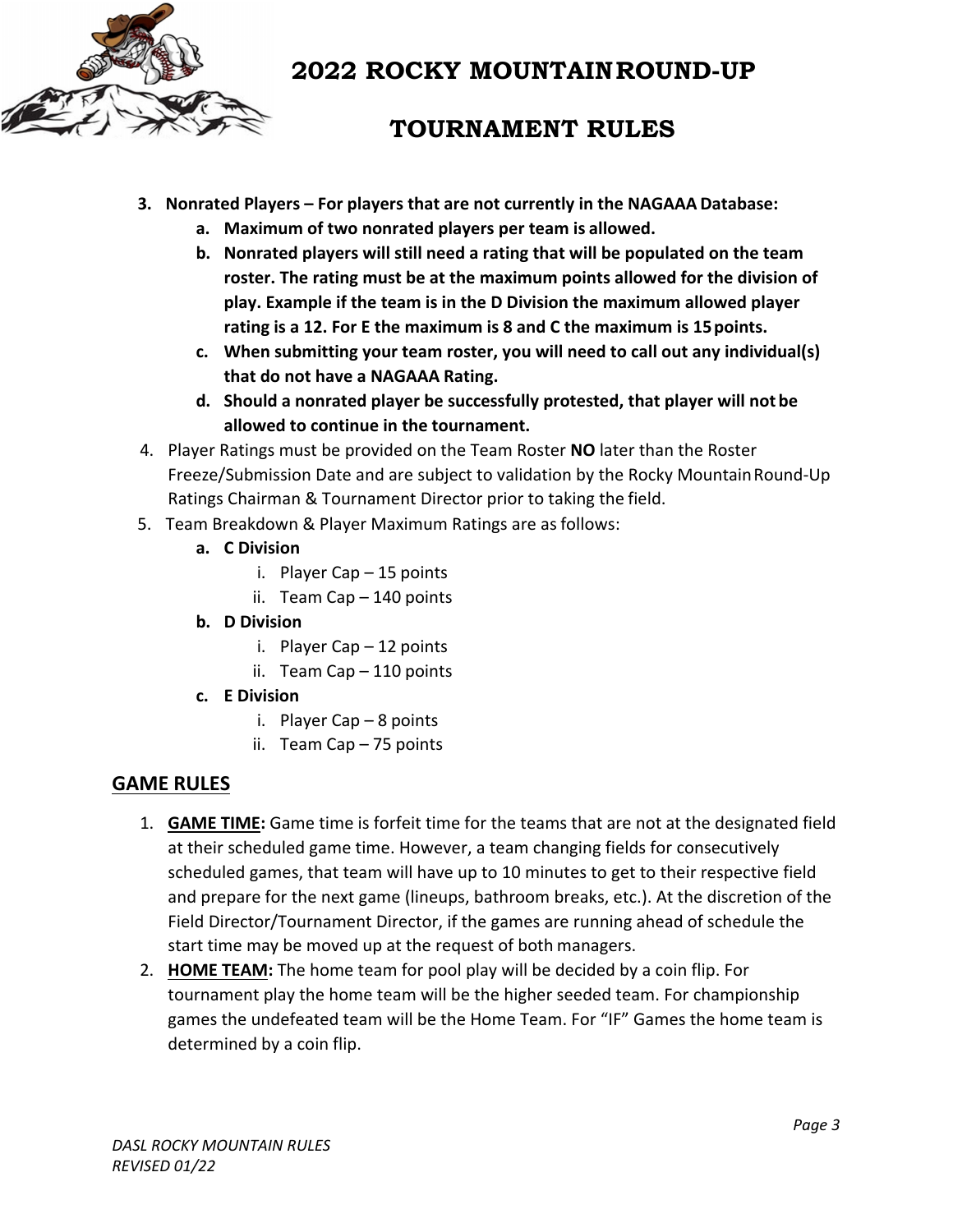

# **TOURNAMENT RULES**

- 3. **OFFICIAL SCORE:** The designated home team will keep the official scorebook and will communicated runs scored each half inning to the umpire. At the conclusion of the game managers from each team **must** sign the OFFICIAL SCORE CARD. If there are any questions during the game about scoring, batting order, etc., they need to be resolved prior to the next at bat.
- 4. **SAFETY:** In the best interest of tournament participants there will be no smoking or alcoholic drinks on the field of play. Artificial noise makers that produce loud noises (air horns, bullhorns, etc.) will not be allowed. The Field Director/Tournament Director will enforce any penalty based on his/her discretion. Additionally, the RockyMountain

*The Rocky Mountain Round‐Up and it's board of directors will not tolerate any player/spectator under the influence of alcohol or illegal substance.*

### **GAME TIME RULES**

- 1. **POOL PLAY:** There will be a **50-minute** drop dead time limit or 7 innings whichever comes first. The time limit will start when the home team takes the field and throws their first warm‐up pitch. Each batter will start with a 1‐1 count with no courtesy foul. **Tie games** will stand in pool play.
- 2. **TOURNAMENT PLAY:** There will be a **55‐minute** time limit (finish the inning) or 7innings (whichever comes first) for all tournament games excluding championship and "IF" games. The time limit will start when the home team takes the field and throws their first warm‐up pitch. No inning will start after time has elapsed. Once an inning has started, the inning will be completed unless a winning team is determined in the inning. Each batter will start with a 1‐1 count with no courtesy foul. **Tie games** will be played out.
- 3. **CHAMPIONSHIP/"IF" GAMES:** There is no time limit for championship/"IF" games and all will be concluded after 7 innings (6  $\frac{1}{2}$  if home team leads after the visiting bats in the top of the  $6<sup>th</sup>$ ). If after 7 innings the game is tied it will be completed under tie game rules. Each batter will start with a 1‐1 count with no courtesy foul. Tie games will be played out.
- 4. **WEATHER DELAYS:** The Tournament Director, in conjunction with the Tournament Committee, Field Directors and UIC, as well as the City of Golden, CO, may activate the rain plan at any time during the tournament, should the tournament be delayed by rain and/or dangerous weather. Games will be 30‐minute time limit and no new inning will start after time has expired. Once an inning has started, the inning will becompleted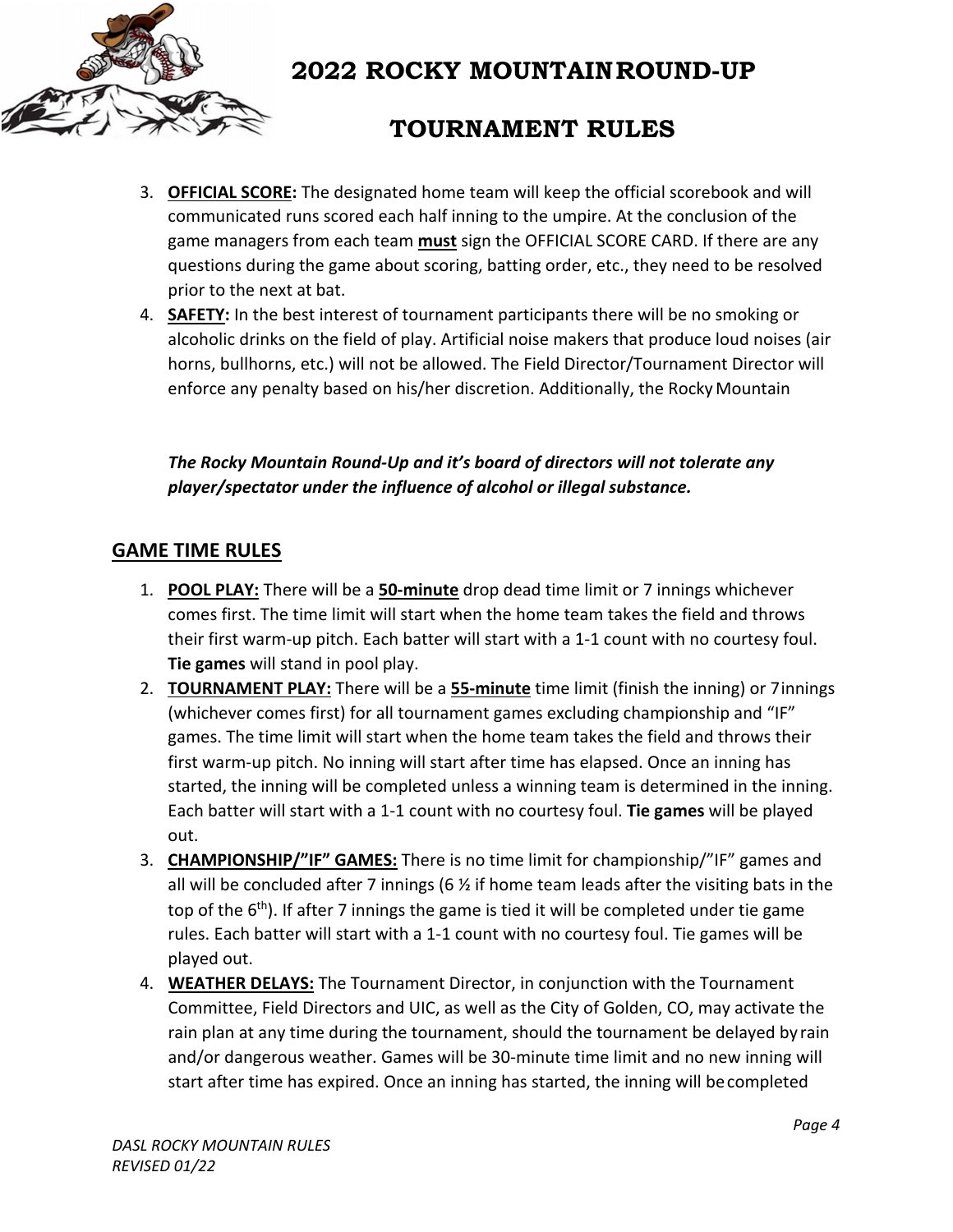

# **TOURNAMENT RULES**

unless a winning team is determined during the inning. There is no courtesy foul under the rain plan. Each batter will start with a 3‐2 count with one pitch. The following outcome rules will be in place:

- **a. Foul Ball, Caught or Dropped = OUT**
- **b. Strike, Swinging or Called = OUT**
- **c. Ball = WALK**
- **d. Batted in Play Ball = OUTCOME OF THE PLAY**

### **TIE GAME RULES**

- 1. For innings played under the tie breaker rule, the last completed batter from the previous inning will be placed at  $2^{nd}$  base for each team's halfinning.
- 2. Regular innings will be played until a winner is determined.
- 3. Each batter will start with a 1‐1 count with no courtesy foul.
- 4. The only exception to this rule is if the tournament is playing under the rain plan.

### **BASE STEALING RULES/SLIDING RULES**

- 1. Base Stealing and Lead Taking are not allowed in the tournament.
- 2. Players MUST slide or yield to play. (Please be safe no "bulldozing" over players). **\*PLAYER WILL BE SUBJECT TO EJECTION if the player does not attempt to avoid the collision\***

### **COURTESY RUNNERS**

- 1. Courtesy runners will be allowed in all divisions.
- 2. One (1) courtesy runner will be allowed per team per inning.
- 3. The courtesy runner can be anyone on the lineup and does not have to be the lastout.
- 4. If a courtesy runner is on base at the time that player is scheduled to bat, the original batter/runner will retake the base.
- 5. If an incorrect runner touches a base and it is properly appealed (prior to the next pitch) that runner will be ruled out.

## **RUN RULES: USA SOFTBALL RUN RULES WILL BE APPLIED AND APPLY TO ALL GAMES.**

- 1. **20 runs** ahead after 3 innings or 2/12 if the home team is ahead.
- 2. **15 runs** ahead after 4 innings or 3 ½ if the home team isahead.
- 3. **10 runs** ahead after 5 innings of 4 ½ if the home team isahead.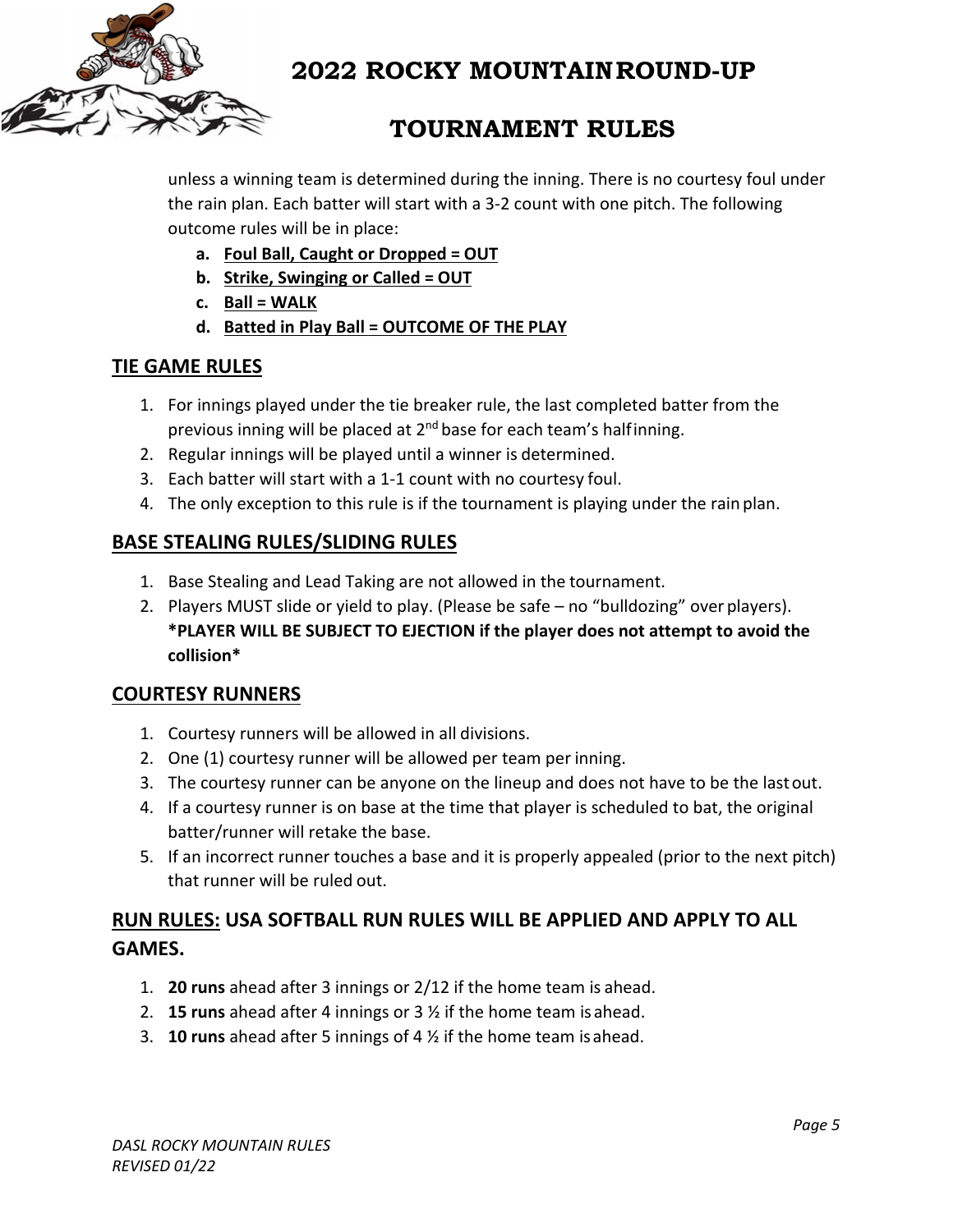

# **TOURNAMENT RULES**

### **HOME RUN RULES**

- 1. **All Divisions** Any home run above the limit will result in an out and any base runners on base will return to the base occupied at the time of the at bat.
- 2. **C Division** One (1) over the fence home runs per game, per team.
- 3. **D Division** Zero (0) over the fence home runs allowed. Any HR over the fence isinning ending out.
- 4. **E Division** Zero (0) over the fence home runs allowed. Any HR over the fence is an inning ending out.

*\*NOTE\* ‐ When a ball is hit over the fence the batter and all base runners may go directly to the dugout. Appeals for runners missing a base are not allowed.*

**SEEDING** – Seeding for tournament play will be determined according to the individual pool standings. Ties within a pool will be broken by a random draw.

#### **SPORTSMANSHIP**

Good sportsmanship is expected of all players, coaches, and fans at all times. Any ejection of a player, coach, manager, or fan will result in a one (1) game suspension of that person in addition to the game the player was ejected. Tournament officials reserve the right to suspend and or disqualify any ejected player, team, for future games of the tournament if the ejection is deemed to be morally offensive or threatening in nature to another player, umpire, spectator, tournament staff member or park patron.

### **PROTESTS**

- 1. **USA Softball/RMRU Rules:** A team may protest the interpretation of a written USA Softball Rule or RMRU Rule during the Round Robin or Tournament Play. Such protest must made at the conclusion of the action involving the interpretation of the rule(s) and prior to the resumption of the game. Once notified, the umpire will immediately notify the Protest Chairman of the protest. The UIC Coordinator and Protest Chairman will review and rule on the protest. Once a ruling is determined, game play willresume.
- *2.* **Player Rating Protests:** All players and teams will be subject to the player ratings system as outlines by the NAGAAA Governing Manual, with division designations outlined by the Rocky Mountain Round‐Up. Teams that may be violating the player rating system by playing below their overall rating or competitive ability may be protested to the Home Plate umpire (who will then notify the Tournament Protest Chair) by an opposing team manager/coach. *Reference 2022 ROCKY MOUNTAIN ROUND‐UP PROTEST RULES.*